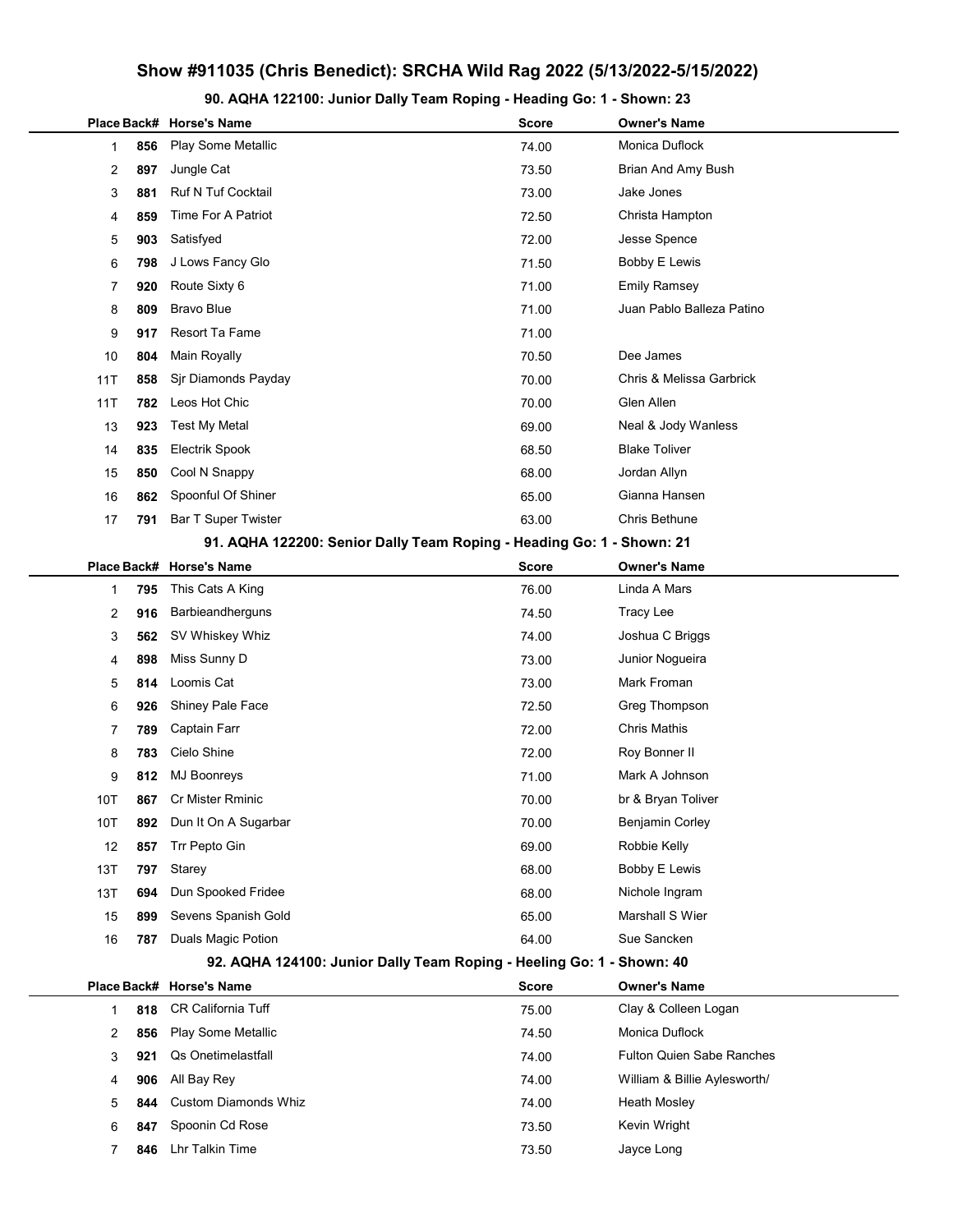## Show #911035 (Chris Benedict): SRCHA Wild Rag 2022 (5/13/2022-5/15/2022)

| 8                                                                     | 816 | Dualin Bon Bon                                                     | 73.50        | Shane Boston                  |  |  |  |
|-----------------------------------------------------------------------|-----|--------------------------------------------------------------------|--------------|-------------------------------|--|--|--|
| 9                                                                     | 897 | Jungle Cat                                                         | 73.00        | Brian And Amy Bush            |  |  |  |
| 10                                                                    | 919 | Gunna Whiz By Ya                                                   | 73.00        | <b>Timothy Anderson</b>       |  |  |  |
| 11                                                                    | 861 | <b>Bet Hesa Shiner</b>                                             | 73.00        | Gianna Hansen                 |  |  |  |
| 12                                                                    | 854 | Montana By Morning                                                 | 72.50        | <b>Armenta Quarter Horses</b> |  |  |  |
| 13                                                                    | 804 | Main Royally                                                       | 72.00        | Dee James                     |  |  |  |
| 14T                                                                   | 839 | Custom Catalyst Jac                                                | 71.00        | Liana Nowak                   |  |  |  |
| 14T                                                                   | 820 | <b>Badgers Shiny Pistol</b>                                        | 71.00        | Jamie Stout                   |  |  |  |
| 14T                                                                   | 917 | Resort Ta Fame                                                     | 71.00        |                               |  |  |  |
| 17                                                                    | 858 | Sjr Diamonds Payday                                                | 70.50        | Chris & Melissa Garbrick      |  |  |  |
| 18T                                                                   | 881 | <b>Ruf N Tuf Cocktail</b>                                          | 70.00        | Jake Jones                    |  |  |  |
| 18T                                                                   | 884 | <b>Karens Smart Shiner</b>                                         | 70.00        | Dallas Burroughs              |  |  |  |
| 20T                                                                   | 902 | <b>Finely Flashed</b>                                              | 69.00        | Bo Warren                     |  |  |  |
| 20T                                                                   | 850 | Cool N Snappy                                                      | 69.00        | Jordan Allyn                  |  |  |  |
| 20T                                                                   | 842 | <b>Blackened Chicken</b>                                           | 69.00        | Heath Mosley                  |  |  |  |
| 23T                                                                   | 923 | <b>Test My Metal</b>                                               | 68.00        | Neal & Jody Wanless           |  |  |  |
| 23T                                                                   | 796 | Smoke N Duals                                                      | 68.00        | Sue Sancken                   |  |  |  |
| 23T                                                                   | 791 | <b>Bar T Super Twister</b>                                         | 68.00        | Chris Bethune                 |  |  |  |
| 23T                                                                   | 817 | Spare Tyme                                                         | 68.00        | Ty Smith                      |  |  |  |
| 27                                                                    | 901 | Sevens Star Glo                                                    | 67.00        | <b>Marshall S Wier</b>        |  |  |  |
| 28T                                                                   | 922 | Mommas Not Wimpy                                                   | 66.00        | Shawn & Shelllee Gann         |  |  |  |
| 28T                                                                   | 793 | Shininwithcash                                                     | 66.00        | Sue Sancken                   |  |  |  |
| 93. AQHA 124200: Senior Dally Team Roping - Heeling Go: 1 - Shown: 22 |     |                                                                    |              |                               |  |  |  |
|                                                                       |     |                                                                    |              |                               |  |  |  |
| Place Back#                                                           |     | <b>Horse's Name</b>                                                | Score        | <b>Owner's Name</b>           |  |  |  |
| 1                                                                     | 698 | Hangin On The Line                                                 | 75.00        | <b>Armenta Quarter Horses</b> |  |  |  |
| 2                                                                     | 786 | Miss Playnstylish                                                  | 74.50        | Linda A Mars                  |  |  |  |
| 3                                                                     | 787 | Duals Magic Potion                                                 | 74.00        | Sue Sancken                   |  |  |  |
| 4                                                                     | 797 | Starey                                                             | 73.50        | Bobby E Lewis                 |  |  |  |
| 5                                                                     | 814 | Loomis Cat                                                         | 73.00        | Mark Froman                   |  |  |  |
| 6                                                                     | 812 | <b>MJ Boonreys</b>                                                 | 72.50        | Mark A Johnson                |  |  |  |
| 7                                                                     | 904 | Stylish Lil Sister                                                 | 72.00        | Linda/Cassie Silveira         |  |  |  |
| 8                                                                     | 863 | <b>Fabulous Fletch</b>                                             | 72.00        | <b>Kit Moncrief</b>           |  |  |  |
| 9                                                                     | 885 | Joes Main Show                                                     | 72.00        | <b>Craig Bussel</b>           |  |  |  |
| 10                                                                    | 916 | Barbieandherguns                                                   | 71.50        | Tracy Lee                     |  |  |  |
| 11T                                                                   | 840 | Dreaminaboutwhizkey                                                | 71.00        | Jennifer Anderson             |  |  |  |
| 11T                                                                   | 860 | Smokum Metalic Dream                                               | 71.00        | Daniel Heath                  |  |  |  |
| 13T                                                                   | 898 | Miss Sunny D                                                       | 70.00        | Junior Nogueira               |  |  |  |
| 13T                                                                   | 694 | Dun Spooked Fridee                                                 | 70.00        | Nichole Ingram                |  |  |  |
| 15T                                                                   | 867 | Cr Mister Rminic                                                   | 69.00        | br & Bryan Toliver            |  |  |  |
| 15T                                                                   | 808 | Stinglikeabee Jubalee                                              | 69.00        | Mark Froman                   |  |  |  |
| 17                                                                    | 789 | Captain Farr                                                       | 67.00        | <b>Chris Mathis</b>           |  |  |  |
| 18                                                                    | 825 | Snipen                                                             | 65.00        | Top Fuel Llc                  |  |  |  |
|                                                                       |     | 94. AQHA 222000: Amt Dally Team Roping - Heading Go: 1 - Shown: 10 |              |                               |  |  |  |
| Place Back#                                                           |     | <b>Horse's Name</b>                                                | <b>Score</b> | <b>Owner's Name</b>           |  |  |  |
| 1                                                                     | 811 | <b>Bets Gin</b>                                                    | 73.00        | Mary Martha Edwards-          |  |  |  |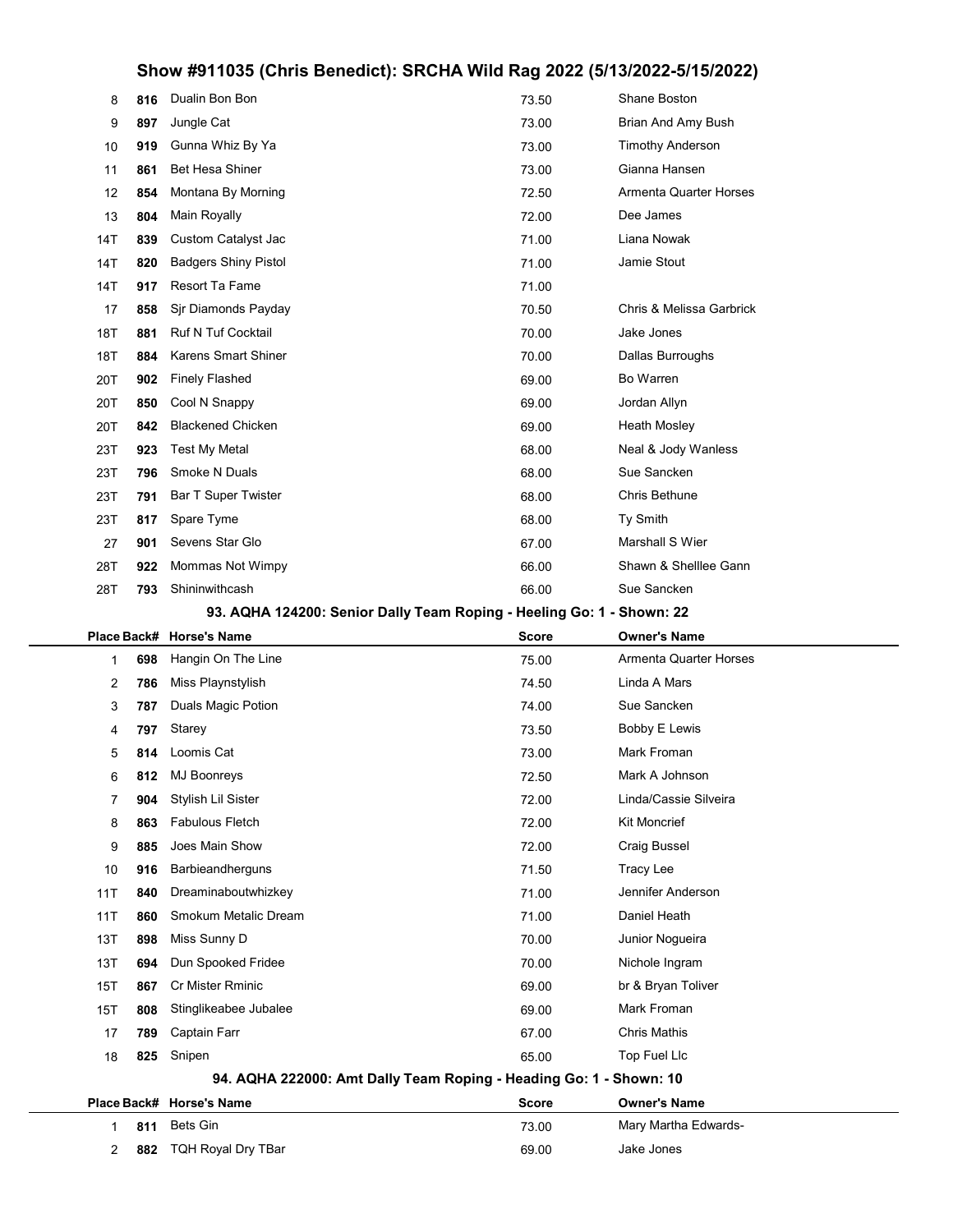| Show #911035 (Chris Benedict): SRCHA Wild Rag 2022 (5/13/2022-5/15/2022) |     |                          |                                                                    |                           |  |
|--------------------------------------------------------------------------|-----|--------------------------|--------------------------------------------------------------------|---------------------------|--|
| 3                                                                        | 812 | <b>MJ Boonreys</b>       | 64.00                                                              | Mark A Johnson            |  |
| 4                                                                        | 694 | Dun Spooked Fridee       | 64.00                                                              | Nichole Ingram            |  |
|                                                                          |     |                          | 96. AQHA 224000: Amt Dally Team Roping - Heeling Go: 1 - Shown: 10 |                           |  |
|                                                                          |     | Place Back# Horse's Name | <b>Score</b>                                                       | <b>Owner's Name</b>       |  |
| 1                                                                        | 910 | Edgar Allen Poo          | 74.00                                                              | <b>Greg Preissinger</b>   |  |
| 2                                                                        | 812 | <b>MJ Boonreys</b>       | 73.00                                                              | Mark A Johnson            |  |
| 3                                                                        | 813 | Hawks Cheetah            | 72.00                                                              | Clay Logan                |  |
| 4                                                                        | 857 | Trr Pepto Gin            | 71.00                                                              | Robbie Kelly              |  |
| 5                                                                        | 810 | Replay Blue Boon         | 70.00                                                              | Clay & Colleen Logan      |  |
| 6                                                                        | 834 | Mr Fuel N Shine          | 68.00                                                              | Yvonne Koontz             |  |
|                                                                          |     |                          | 100. AQHA 118100: Junior Tie-Down Roping Go: 1 - Shown: 9          |                           |  |
|                                                                          |     | Place Back# Horse's Name | <b>Score</b>                                                       | <b>Owner's Name</b>       |  |
| 1                                                                        | 908 | LDG Foxy Cat             | 75.00                                                              | David Kurt Kinghorn       |  |
| 2                                                                        | 803 | Tarzan                   | 74.00                                                              | <b>Brad Witherspoon</b>   |  |
| 3                                                                        | 925 | Dualin Lo Bettin Hi      | 71.00                                                              | Josh Lefevre              |  |
| 4                                                                        | 931 | Lean With Daisy          | 68.00                                                              | Lorelie Hawkins           |  |
| 5                                                                        | 821 | LZ Popcorn Bars          | 67.00                                                              | <b>Bruce Kromer</b>       |  |
| 6                                                                        | 832 | Spots San Baby           | 61.00                                                              | J & G Quarter Horses      |  |
|                                                                          |     |                          | 101. AQHA 118200: Senior Tie-Down Roping Go: 1 - Shown: 16         |                           |  |
|                                                                          |     | Place Back# Horse's Name | Score                                                              | <b>Owner's Name</b>       |  |
| 1                                                                        | 788 | J Lows Glo               | 75.00                                                              | Larry Bledsoe             |  |
| 2                                                                        | 893 | <b>KR Packin Guns</b>    | 73.00                                                              | <b>Brent A Lewis</b>      |  |
| 3                                                                        | 933 | Csr Topaz Gal            | 72.50                                                              | <b>Emily Barton</b>       |  |
| 4                                                                        | 828 | Big Playgun              | 72.00                                                              | Sid Miller                |  |
| 5                                                                        | 900 | Jaks Doc O Sugarpop      | 71.50                                                              | Thorp And Family          |  |
| 6                                                                        | 802 | Lowcashkat               | 71.00                                                              | Jackson Massey            |  |
| 7                                                                        | 853 | Runfortheroses           | 70.00                                                              | Renan Gustavo Barbieri    |  |
| 8                                                                        | 805 | Hitmans Dark Knight      | 69.00                                                              | Joni Gabriel              |  |
| 9                                                                        | 940 | Hitmans Blood Money      | 67.00                                                              | <b>Bradley Boyd</b>       |  |
| 10T                                                                      | 939 | Hitmans Ace Of Spade     | 66.00                                                              | Josh Letevre              |  |
| 10T                                                                      | 852 | Moonshine Cd             | 66.00                                                              | Carlos Joas               |  |
| 12                                                                       | 801 | <b>CKC Cola Chick</b>    | 62.00                                                              | <b>Rusty McCarthy</b>     |  |
| 13                                                                       | 685 | Kit Kat Cowboy           | 61.00                                                              | Sonny Rice Quarter Horses |  |
|                                                                          |     |                          | 102. AQHA 218000: Amt Tie-Down Roping Go: 1 - Shown: 5             |                           |  |
|                                                                          |     | Place Back# Horse's Name | <b>Score</b>                                                       | <b>Owner's Name</b>       |  |
| 1                                                                        | 828 | Big Playgun              | 68.00                                                              | Sid Miller                |  |
| 2                                                                        | 826 | <b>Big Smokin Spark</b>  | 67.00                                                              | Sid Miller                |  |
|                                                                          |     |                          | 105. AQHA 220000: Amt Breakaway Roping Go: 1 - Shown: 13           |                           |  |
|                                                                          |     | Place Back# Horse's Name | <b>Score</b>                                                       | <b>Owner's Name</b>       |  |
| 1                                                                        | 562 | SV Whiskey Whiz          | 1,798.00                                                           | Joshua C Briggs           |  |
| 2                                                                        | 938 | Gt Mae I Rodeo           | 1,796.00                                                           | <b>Shannon Richoux</b>    |  |
| 3                                                                        | 830 | Giddyup 409              | 1,794.00                                                           | <b>Freddy Vest</b>        |  |
| 4                                                                        | 943 | Swiss Quixote            | 1,792.00                                                           | Dana White                |  |
| 5                                                                        | 942 | TiajuanaJack             | 1,790.00                                                           | Dana White                |  |
| 6                                                                        | 826 | <b>Big Smokin Spark</b>  | 1,788.00                                                           | Sid Miller                |  |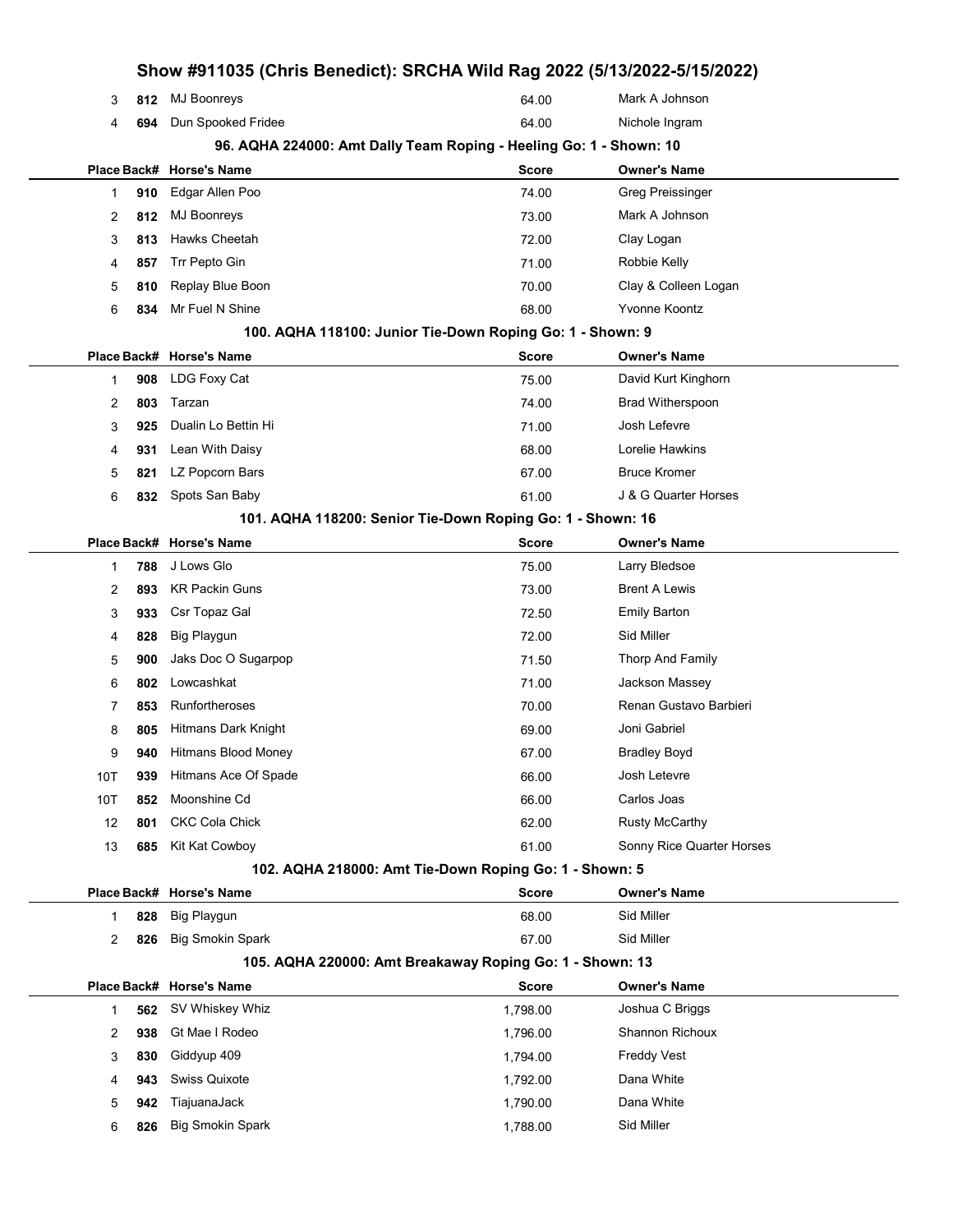## Show #911513 (Joe Carter): SRCHA Wild Rag 2022 (5/13/2022-5/15/2022)

90. AQHA 122100: Junior Dally Team Roping - Heading Go: 1 - Shown: 23

|                                                                       |    |     | Place Back# Horse's Name                                              | <b>Score</b> | <b>Owner's Name</b>           |  |  |
|-----------------------------------------------------------------------|----|-----|-----------------------------------------------------------------------|--------------|-------------------------------|--|--|
|                                                                       | 1  | 881 | <b>Ruf N Tuf Cocktail</b>                                             | 75.00        | Jake Jones                    |  |  |
|                                                                       | 2  | 856 | Play Some Metallic                                                    | 74.50        | Monica Duflock                |  |  |
|                                                                       | 3  | 809 | <b>Bravo Blue</b>                                                     | 74.00        | Juan Pablo Balleza Patino     |  |  |
|                                                                       | 4  | 917 | Resort Ta Fame                                                        | 74.00        |                               |  |  |
|                                                                       | 5  | 923 | <b>Test My Metal</b>                                                  | 73.50        | Neal & Jody Wanless           |  |  |
|                                                                       | 6  | 897 | Jungle Cat                                                            | 73.00        | Brian And Amy Bush            |  |  |
|                                                                       | 7  | 903 | Satisfyed                                                             | 73.00        | Jesse Spence                  |  |  |
|                                                                       | 8  | 858 | Sjr Diamonds Payday                                                   | 72.50        | Chris & Melissa Garbrick      |  |  |
|                                                                       | 9  | 850 | Cool N Snappy                                                         | 72.50        | Jordan Allyn                  |  |  |
| 10                                                                    |    | 798 | J Lows Fancy Glo                                                      | 72.50        | <b>Bobby E Lewis</b>          |  |  |
| 11T                                                                   |    | 782 | Leos Hot Chic                                                         | 72.00        | Glen Allen                    |  |  |
| 11T                                                                   |    | 804 | Main Royally                                                          | 72.00        | Dee James                     |  |  |
| 11T                                                                   |    | 859 | Time For A Patriot                                                    | 72.00        | Christa Hampton               |  |  |
| 11T                                                                   |    | 920 | Route Sixty 6                                                         | 72.00        | <b>Emily Ramsey</b>           |  |  |
| 15                                                                    |    | 835 | <b>Electrik Spook</b>                                                 | 71.50        | <b>Blake Toliver</b>          |  |  |
| 16                                                                    |    | 791 | <b>Bar T Super Twister</b>                                            | 69.00        | Chris Bethune                 |  |  |
| 17                                                                    |    | 862 | Spoonful Of Shiner                                                    | 67.00        | Gianna Hansen                 |  |  |
|                                                                       |    |     | 91. AQHA 122200: Senior Dally Team Roping - Heading Go: 1 - Shown: 21 |              |                               |  |  |
|                                                                       |    |     | Place Back# Horse's Name                                              | <b>Score</b> | <b>Owner's Name</b>           |  |  |
|                                                                       | 1  | 783 | Cielo Shine                                                           | 75.50        | Roy Bonner II                 |  |  |
|                                                                       | 2  | 916 | Barbieandherguns                                                      | 74.50        | <b>Tracy Lee</b>              |  |  |
|                                                                       | 3  | 926 | Shiney Pale Face                                                      | 74.50        | Greg Thompson                 |  |  |
|                                                                       | 4  | 898 | Miss Sunny D                                                          | 74.00        | Junior Nogueira               |  |  |
|                                                                       | 5  | 892 | Dun It On A Sugarbar                                                  | 74.00        | <b>Benjamin Corley</b>        |  |  |
|                                                                       | 6  | 562 | SV Whiskey Whiz                                                       | 74.00        | Joshua C Briggs               |  |  |
|                                                                       | 7  | 857 | Trr Pepto Gin                                                         | 73.50        | Robbie Kelly                  |  |  |
|                                                                       | 8  | 694 | Dun Spooked Fridee                                                    | 73.50        | Nichole Ingram                |  |  |
|                                                                       | 9  | 795 | This Cats A King                                                      | 73.50        | Linda A Mars                  |  |  |
| 10T                                                                   |    | 789 | Captain Farr                                                          | 73.00        | <b>Chris Mathis</b>           |  |  |
| 10T                                                                   |    | 814 | Loomis Cat                                                            | 73.00        | Mark Froman                   |  |  |
|                                                                       | 12 | 899 | Sevens Spanish Gold                                                   | 72.00        | Marshall S Wier               |  |  |
| 13                                                                    |    | 812 | <b>MJ Boonreys</b>                                                    | 71.50        | Mark A Johnson                |  |  |
|                                                                       | 14 | 867 | Cr Mister Rminic                                                      | 70.50        | br & Bryan Toliver            |  |  |
| 15                                                                    |    | 797 | Starey                                                                | 69.00        | <b>Bobby E Lewis</b>          |  |  |
|                                                                       | 16 | 787 | Duals Magic Potion                                                    | 68.50        | Sue Sancken                   |  |  |
| 92. AQHA 124100: Junior Dally Team Roping - Heeling Go: 1 - Shown: 40 |    |     |                                                                       |              |                               |  |  |
|                                                                       |    |     | Place Back# Horse's Name                                              | <b>Score</b> | <b>Owner's Name</b>           |  |  |
|                                                                       | 1  | 906 | All Bay Rey                                                           | 75.00        | William & Billie Aylesworth/  |  |  |
|                                                                       | 2  | 818 | <b>CR California Tuff</b>                                             | 74.50        | Clay & Colleen Logan          |  |  |
|                                                                       | 3  | 854 | Montana By Morning                                                    | 74.50        | <b>Armenta Quarter Horses</b> |  |  |
|                                                                       | 4  | 919 | Gunna Whiz By Ya                                                      | 74.50        | <b>Timothy Anderson</b>       |  |  |
|                                                                       | 5  | 861 | <b>Bet Hesa Shiner</b>                                                | 74.00        | Gianna Hansen                 |  |  |
|                                                                       | 6  | 796 | Smoke N Duals                                                         | 74.00        | Sue Sancken                   |  |  |
|                                                                       | 7  | 858 | Sjr Diamonds Payday                                                   | 74.00        | Chris & Melissa Garbrick      |  |  |
|                                                                       |    |     |                                                                       |              |                               |  |  |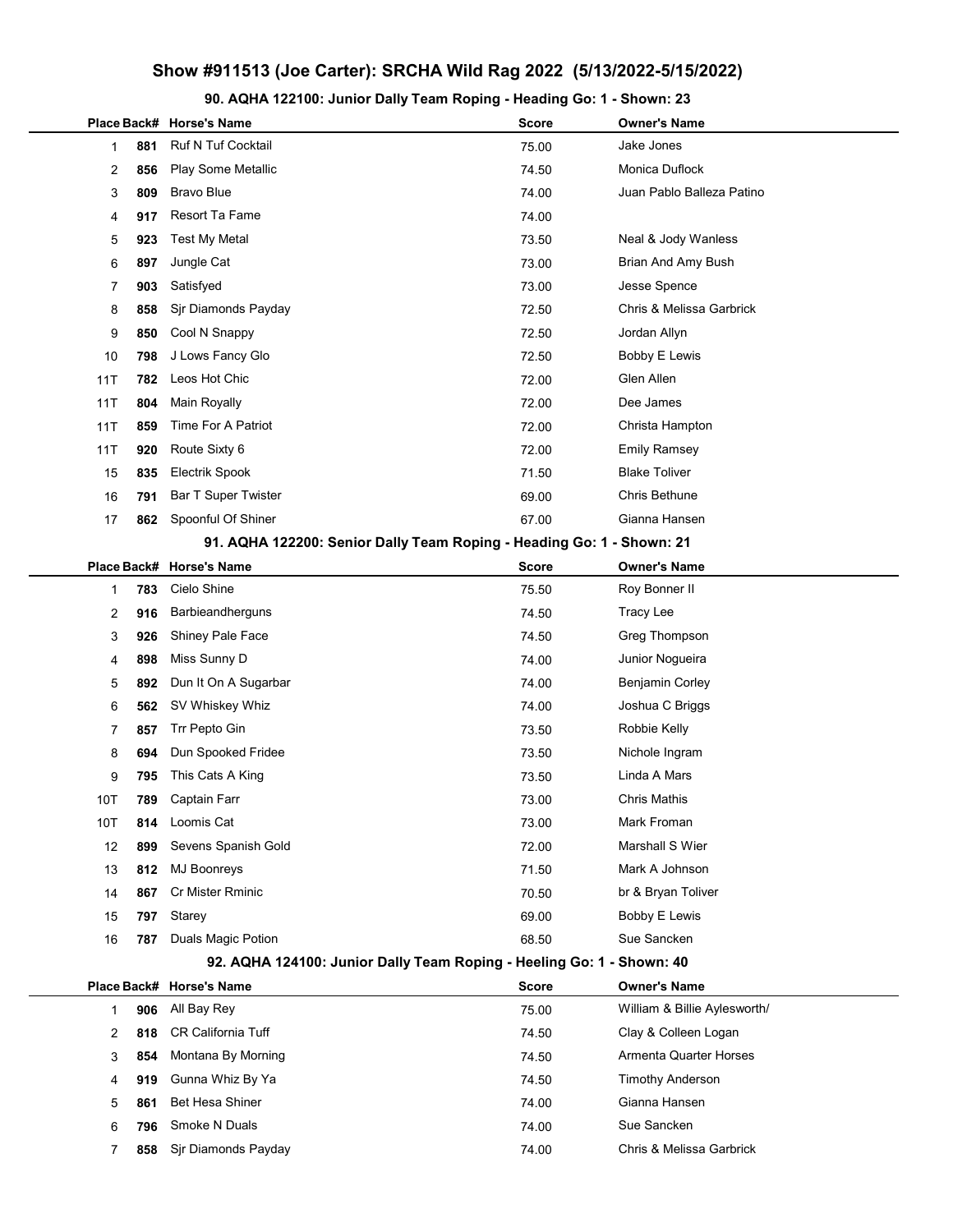## Show #911513 (Joe Carter): SRCHA Wild Rag 2022 (5/13/2022-5/15/2022)

| 8            | 881 | Ruf N Tuf Cocktail                                                    | 74.00        | Jake Jones                       |  |  |  |  |  |
|--------------|-----|-----------------------------------------------------------------------|--------------|----------------------------------|--|--|--|--|--|
| 9            | 856 | Play Some Metallic                                                    | 74.00        | Monica Duflock                   |  |  |  |  |  |
| 10           | 897 | Jungle Cat                                                            | 73.50        | Brian And Amy Bush               |  |  |  |  |  |
| 11           | 844 | <b>Custom Diamonds Whiz</b>                                           | 73.50        | <b>Heath Mosley</b>              |  |  |  |  |  |
| 12           | 804 | Main Royally                                                          | 73.50        | Dee James                        |  |  |  |  |  |
| 13           | 842 | <b>Blackened Chicken</b>                                              | 73.50        | <b>Heath Mosley</b>              |  |  |  |  |  |
| 14T          | 846 | Lhr Talkin Time                                                       | 73.00        | Jayce Long                       |  |  |  |  |  |
| 14T          | 902 | <b>Finely Flashed</b>                                                 | 73.00        | Bo Warren                        |  |  |  |  |  |
| 14T          | 884 | Karens Smart Shiner                                                   | 73.00        | Dallas Burroughs                 |  |  |  |  |  |
| 14T          | 791 | Bar T Super Twister                                                   | 73.00        | Chris Bethune                    |  |  |  |  |  |
| 14T          | 816 | Dualin Bon Bon                                                        | 73.00        | <b>Shane Boston</b>              |  |  |  |  |  |
| 19T          | 839 | Custom Catalyst Jac                                                   | 72.50        | Liana Nowak                      |  |  |  |  |  |
| 19T          | 917 | Resort Ta Fame                                                        | 72.50        |                                  |  |  |  |  |  |
| 19T          | 922 | Mommas Not Wimpy                                                      | 72.50        | Shawn & Shelllee Gann            |  |  |  |  |  |
| 19T          | 923 | <b>Test My Metal</b>                                                  | 72.50        | Neal & Jody Wanless              |  |  |  |  |  |
| 19T          | 817 | Spare Tyme                                                            | 72.50        | Ty Smith                         |  |  |  |  |  |
| 24T          | 847 | Spoonin Cd Rose                                                       | 72.00        | Kevin Wright                     |  |  |  |  |  |
| 24T          | 793 | Shininwithcash                                                        | 72.00        | Sue Sancken                      |  |  |  |  |  |
| 24T          | 921 | <b>Qs Onetimelastfall</b>                                             | 72.00        | <b>Fulton Quien Sabe Ranches</b> |  |  |  |  |  |
| 27T          | 820 | <b>Badgers Shiny Pistol</b>                                           | 71.50        | Jamie Stout                      |  |  |  |  |  |
| 27T          | 901 | Sevens Star Glo                                                       | 71.50        | Marshall S Wier                  |  |  |  |  |  |
| 29           | 850 | Cool N Snappy                                                         | 71.00        | Jordan Allyn                     |  |  |  |  |  |
|              |     | 93. AQHA 124200: Senior Dally Team Roping - Heeling Go: 1 - Shown: 22 |              |                                  |  |  |  |  |  |
|              |     |                                                                       |              |                                  |  |  |  |  |  |
| Place Back#  |     | <b>Horse's Name</b>                                                   | <b>Score</b> | <b>Owner's Name</b>              |  |  |  |  |  |
| 1            | 812 | MJ Boonreys                                                           | 76.00        | Mark A Johnson                   |  |  |  |  |  |
| 2            | 863 | <b>Fabulous Fletch</b>                                                | 75.00        | Kit Moncrief                     |  |  |  |  |  |
| 3            | 840 | Dreaminaboutwhizkey                                                   | 74.50        | Jennifer Anderson                |  |  |  |  |  |
| 4            | 787 | Duals Magic Potion                                                    | 74.50        | Sue Sancken                      |  |  |  |  |  |
| 5            | 867 | Cr Mister Rminic                                                      | 74.00        | br & Bryan Toliver               |  |  |  |  |  |
| 6            | 786 | Miss Playnstylish                                                     | 74.00        | Linda A Mars                     |  |  |  |  |  |
| 7            | 898 | Miss Sunny D                                                          | 73.50        | Junior Noqueira                  |  |  |  |  |  |
| 8            | 694 | Dun Spooked Fridee                                                    | 73.50        | Nichole Ingram                   |  |  |  |  |  |
| 9            | 698 | Hangin On The Line                                                    | 73.50        | <b>Armenta Quarter Horses</b>    |  |  |  |  |  |
| 10           | 808 | Stinglikeabee Jubalee                                                 | 73.50        | Mark Froman                      |  |  |  |  |  |
| 11T          | 904 | Stylish Lil Sister                                                    | 73.00        | Linda/Cassie Silveira            |  |  |  |  |  |
| 11T          | 885 | Joes Main Show                                                        | 73.00        | Craig Bussel                     |  |  |  |  |  |
| 11T          | 797 | Starey                                                                | 73.00        | <b>Bobby E Lewis</b>             |  |  |  |  |  |
| 11T          | 916 | Barbieandherguns                                                      | 73.00        | <b>Tracy Lee</b>                 |  |  |  |  |  |
| 15T          | 860 | Smokum Metalic Dream                                                  | 72.50        | Daniel Heath                     |  |  |  |  |  |
| 15T          | 825 | Snipen                                                                | 72.50        | Top Fuel Llc                     |  |  |  |  |  |
| 15T          | 814 | Loomis Cat                                                            | 72.50        | Mark Froman                      |  |  |  |  |  |
| 18           | 789 | Captain Farr                                                          | 72.00        | <b>Chris Mathis</b>              |  |  |  |  |  |
|              |     | 94. AQHA 222000: Amt Dally Team Roping - Heading Go: 1 - Shown: 10    |              |                                  |  |  |  |  |  |
| Place Back#  |     | <b>Horse's Name</b>                                                   | <b>Score</b> | <b>Owner's Name</b>              |  |  |  |  |  |
| $\mathbf{1}$ | 811 | Bets Gin                                                              | 73.50        | Mary Martha Edwards-             |  |  |  |  |  |